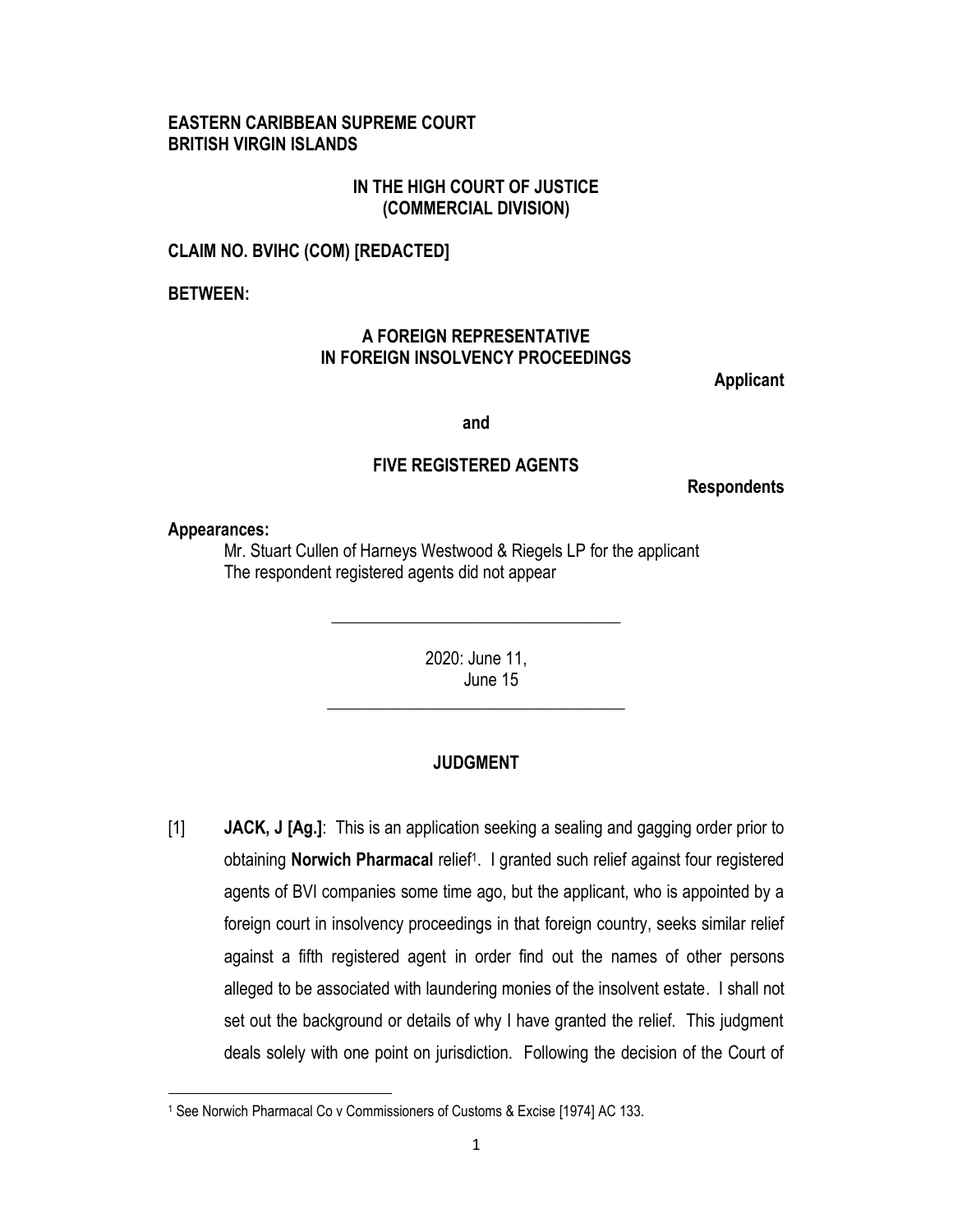Appeal in **Broad Idea International Ltd v Convoy Collateral Ltd** ("**Broad Idea (No 2)**")<sup>2</sup> a doubt has been raised as to whether this Court has jurisdiction to grant **Norwich Pharmacal** orders in support of contemplated foreign proceedings.

[2] **Broad Idea (No 2)** concerned what is known as the **Black Swan** jurisdiction<sup>3</sup> . This was a jurisdiction exercised to freeze the assets of persons within the jurisdiction (typically companies incorporated in this Territory) in support of foreign proceedings, where no cause of action was alleged against the BVI defendant against whom the freezing order was made. It was a form of **Chabra** relief<sup>4</sup> , so that, as and when judgment was obtained in the foreign proceedings, there would be assets within this jurisdiction against which the foreign judgment might be enforced. Pereira CJ explained:

> "[14] There is no dispute that the BVI court has personal or territorial jurisdiction over Broad Idea, since Broad Idea is a company incorporated in the BVI. This appeal is concerned with whether the court has subject matter jurisdiction to grant, in aid of foreign proceedings, a freezing order against a person resident in the BVI against whom no substantive proceedings have been pursued anywhere in the world.

> [15] A useful starting point is to examine the source of the High Court's jurisdiction to grant interlocutory injunctive relief. The High Court's jurisdiction to grant such relief derives from section 24(1) of the **Supreme Court Act**<sup>5</sup> which provides that:

> > '…an injunction may be granted by an interlocutory order of the High Court or of a judge thereof in all cases in which it appears to the Court or Judge to be just or convenient that the order should be made and any such order may be made either unconditionally or upon such terms as the court or judge thinks just.'

It is clear that the High Court's jurisdiction to grant interlocutory injunctive relief derives from statute, and not the common law."

 $\overline{\phantom{a}}$ <sup>2</sup> BVIHCMAP2019/0026 (delivered 29<sup>th</sup> May 2020).

<sup>3</sup> See Black Swan Investment I.S.A. v Harvest View Limited et al, BVIHCV2009/0399 (delivered 23<sup>rd</sup> March 2010).

<sup>4</sup> [1992] 1 WLR 231.

<sup>5</sup> Eastern Caribbean Supreme Court (Virgin Islands) Act 1969, Cap 80, Revised Laws of the Virgin Islands 1991.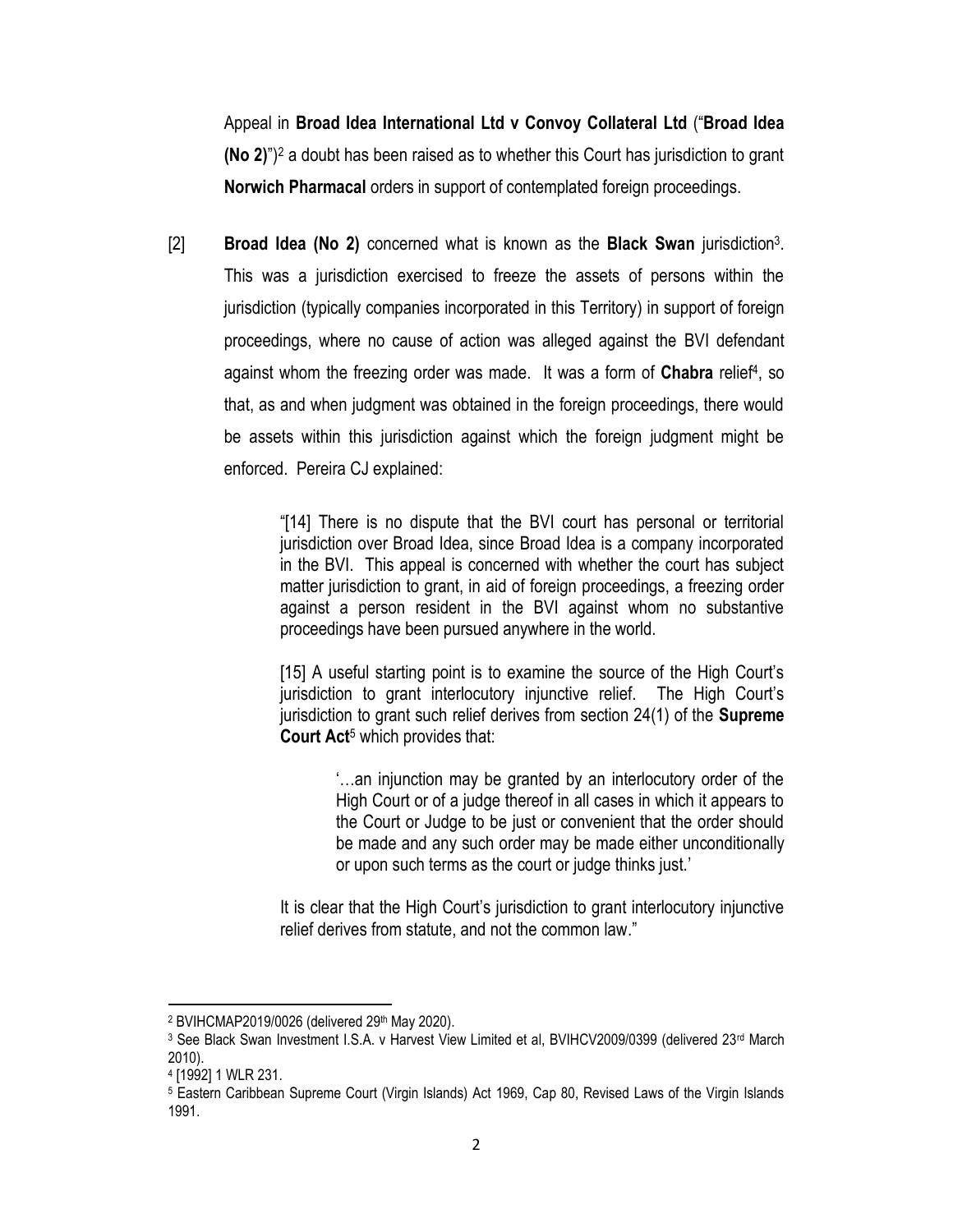[3] She, Blenman JA and Webster JA proceeded to hold that section 24(1) did not permit the grant of a freezing order in the circumstances of **Black Swan**. Blenman JA held:

> "[99] This principle [that there must be a substantive cause of action] has been judicially recognised by Lord Mustill in **Channel Tunnel Group Ltd v Balfour Beatty Construction Ltd**<sup>6</sup> wherein His Lordship enunciated as follows:

> > '...the doctrine of **The Siskina**, <sup>7</sup> put at its highest, is that the right to an interlocutory injunction cannot exist in isolation, but is always incidental to and dependent on the enforcement of the substantive right, which usually although not invariably takes the shape of a cause of action...'

[100] This remains good law. It was not the law that the court has the jurisdiction to grant an injunction against a defendant merely on the basis that he is resident within the jurisdiction and irrespective of the fact that there is no cause of action or substantive claim against him. It must be remembered that the principle that was enunciated in **The Siskina** has been applied and followed for decades in our court, and to that extent represents the law."

- [4] Does this principle bar the grant of **Norwich Pharmacal** relief in cases where no substantive proceedings are in contemplation within the jurisdiction? In my judgment, it does not.
- [5] It should be remembered that **Norwich Pharmacal** orders are only made against a person against whom no substantive cause of action lies. The basis of the claim is (reading from the headnote to the House of Lords decision):

"that where a person, albeit innocently and without incurring any personal liability, became involved in the tortious acts of others he came under a duty to assist one injured by those acts by giving him full information by way of discovery and disclosing the identity of the wrongdoers, and for that purpose it mattered not that such involvement was the result of

 $\overline{\phantom{a}}$ 

<sup>6</sup> [1993] AC 33.

<sup>7</sup> Siskina (owners of cargo lately laden on board) and others v Distos Compania Naviera SA ("The Siskina") [1979] AC 21.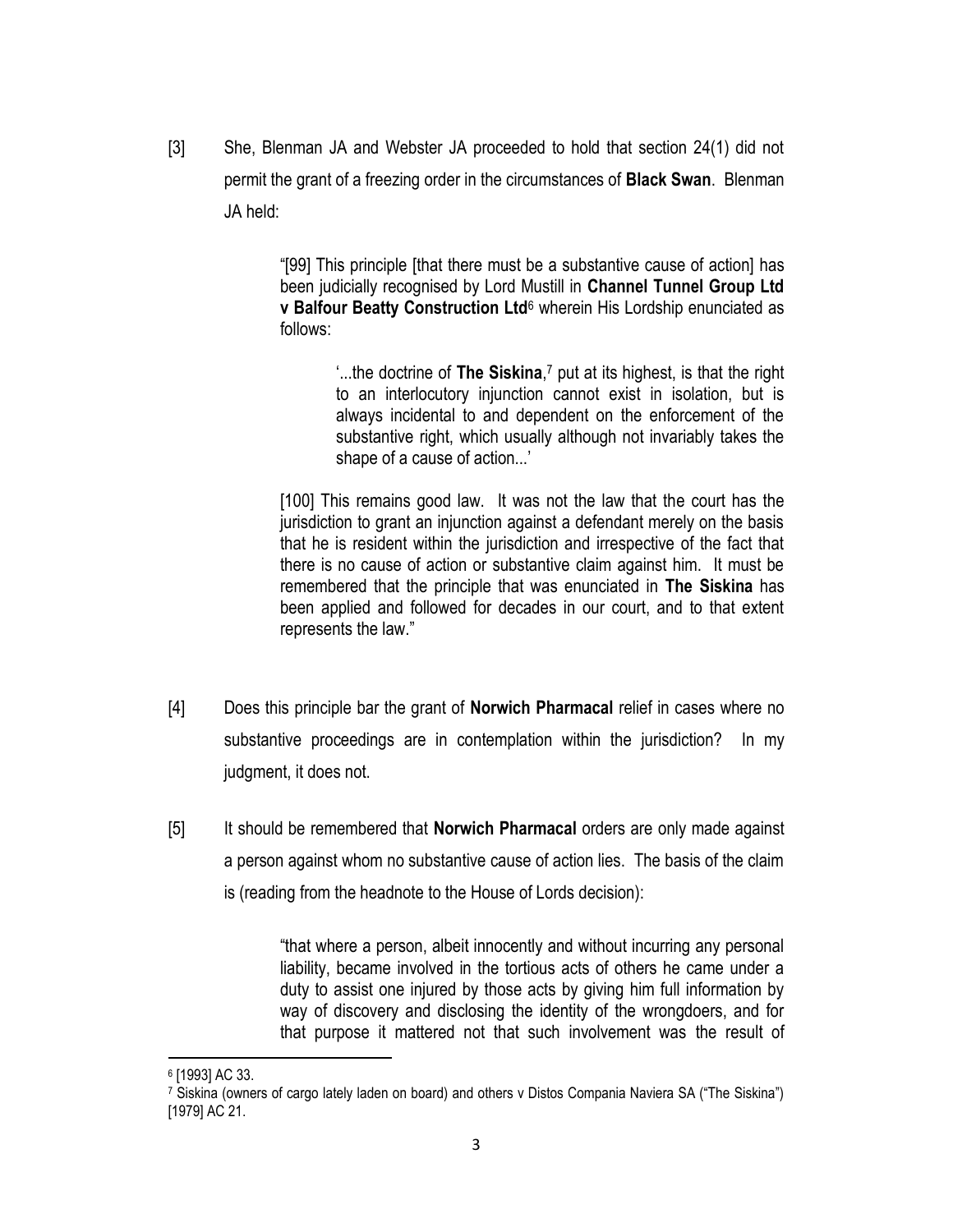voluntary action or the consequence of the performance of a duty statutory or otherwise."

The jurisdiction has subsequently been widened to include all manner of claims, including contractual and restitutionary claims, not just actions in tort.

- [6] In other words, the claimant's claim against the **Norwich Pharmacal** defendant is a right to information, which was a type of claim recognised by the Courts of Equity. The claim does not give rise to a *substantive* cause of action,<sup>8</sup> because it gives only procedural relief, but it is a procedural cause of action in its own right, albeit in some respects *sui generis*. It has never been suggested that **The Siskina**  overruled **Norwich Pharmacal.** A **Norwich Pharmacal** order is the enforcement of an independent duty recognised in equity as owed by the **Norwich Pharmacal** defendant to the claimant. As such it is quite separate from the underlying substantive cause of action against the third party wrong-doer. By contrast a **Black Swan** injunction was (just as a **Chabra** injunction still is) parasitical on the existence against a third party of a separate substantive cause of action.
- [7] Unless **Broad Idea (No 2)** has effected a change, it is in my judgment now established that a **Norwich Pharmacal** order can be made in this jurisdiction in support of intended foreign proceedings**: K and S v Z and Z**. 9 Wallbank J in that case had to consider **Ramilos Trading Ltd v Buyanovsk**. <sup>10</sup> There Flaux J (as he then was) held that the English equivalent of our **Evidence (Proceedings in Foreign Jurisdictions) Act 1988**<sup>11</sup> prevented the obtaining of evidence for foreign proceedings otherwise than in accordance with the procedure under the Act. As my brother Wallbank J explained, this was unworkable. His exhaustive consideration of the authorities outside England shows that in this jurisdiction **Ramilos** is not good law.

l

<sup>8</sup> TSJ Engineering Consulting Ltd v Al-Rushaid Petroleum Investment Co, BVI HCVAP 2010/013 (delivered 27th July 2010, unreported) at para [30] *per* Rawlins CJ.

 $9$  BVIHCM 2020/0016 (delivered 10<sup>th</sup> March 2020).

<sup>10</sup> [2016] EWHC 3175 (Comm).

<sup>11</sup> 1988 c 24, Revised Laws of the Virgin Islands 1991.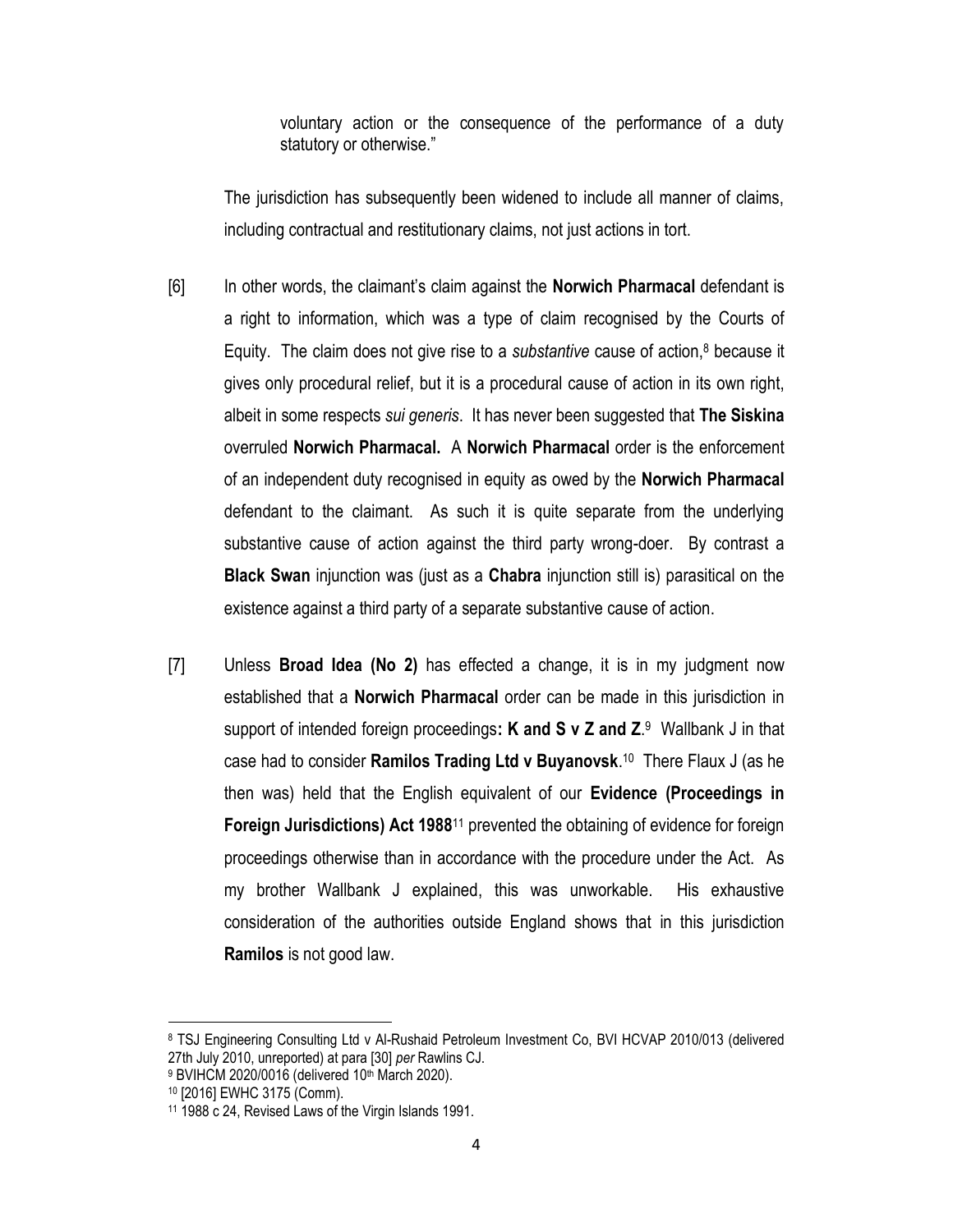- [8] Now it is true that a **Norwich Pharmacal** order has the Janus-like characteristic of (a) being interlocutory, in that it is made in order to support further proceedings and (b) being final, in that once the defendant has provided the information ordered, that is usually the end of the proceedings. Wallbank J deals at length with the extensive case-law on the subject at paras [94]ff of **K and S v Z and Z**. There is a surprising divergence of views in the authorities.
- [9] In my judgment, however, it makes no difference if a **Norwich Pharmacal** order is treated as interlocutory or final. If it is interlocutory, the order is made to enforce the *domestic* claim which a claimant has for information from someone within the jurisdiction who has become "mixed up" in a third party's malfeasance. Likewise, if it is final, it is an ordinary final order made in respect of the right under BVI law to information.
- [10] The order is made in order "to support a cause of action in other proceedings, and is ancilliary to those other proceedings."<sup>12</sup> However, this does not make the order *dependent* on the other proceedings. There often will be no existing foreign proceedings, when the order is made, and (depending on the outcome of the disclosure given pursuant to the **Norwich Pharmacal** order) there may never be. Thus, although the order will be ancilliary, in the sense of supporting, foreign proceedings, it will not be parasitic on, in the sense of deriving its life-force from, the foreign proceedings. The **Norwich Pharmacal** proceedings have an independent life.
- [11] Since **Norwich Pharmacal** is itself a free-standing procedural cause of action in equity, in my judgment **The Siskina** has no application. There is no indication in **Broad Idea (No 2)**, or its immediate predecessor, **Broad Idea (No 1)**, <sup>13</sup> that anything the Court of Appeal said was intended to apply to **Norwich Pharmacal** applications.

 $\overline{\phantom{a}}$ 

<sup>12</sup> TSJ Engineering Consulting Ltd, above footnote 8, at para [30].

<sup>13</sup> Convoy Collateral Ltd v Broad Idea International Ltd and another, BVIHCMAP2016/0030 BVIHCMAP2016/0030 (delivered 30th March 2020).